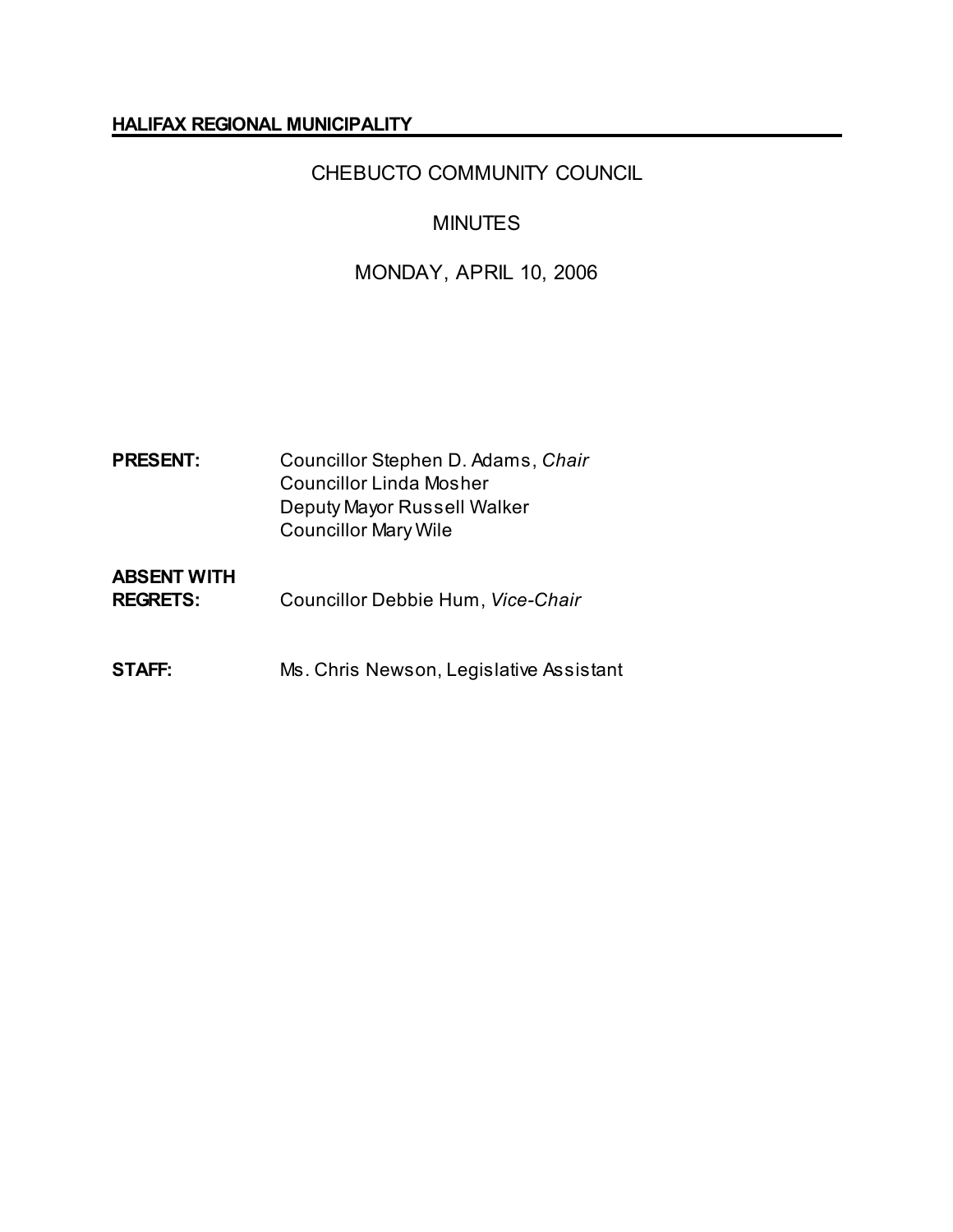# TABLE OF CONTENTS

| 1. |     |                                                             |                                                                                                                                                                             |  |  |  |
|----|-----|-------------------------------------------------------------|-----------------------------------------------------------------------------------------------------------------------------------------------------------------------------|--|--|--|
| 2. |     |                                                             |                                                                                                                                                                             |  |  |  |
| 3. |     | APPROVAL OF THE ORDER OF BUSINESS AND APPROVAL OF ADDITIONS |                                                                                                                                                                             |  |  |  |
| 4. | 4.1 |                                                             |                                                                                                                                                                             |  |  |  |
|    |     | 4.1.2                                                       | 4.1.1 Rock Pile - 182 Milsom Avenue, Halifax  4<br>Request to Have the Reclaimed Parkland at the Corner of<br>Parkland Drive and Langbrae Drive Named in Honour of the Year |  |  |  |
|    |     |                                                             | 4.1.3 Welcome to Halifax Sign - St. Margaret's Bay Road  4                                                                                                                  |  |  |  |
|    |     |                                                             |                                                                                                                                                                             |  |  |  |
|    |     |                                                             | 4.1.5 Time Lines re: Re-Submission of Identical Planning Applications                                                                                                       |  |  |  |
|    |     | 4.1.6                                                       | Permission to Install a Sign on HRM Property at the Corner of                                                                                                               |  |  |  |
|    |     |                                                             | 4.1.7 Request for a Trail in Hemlock Ravine Park and other HRM<br>Parkland Areas to be Named in Memory of Mr. Colin Stewart. 5                                              |  |  |  |
|    |     |                                                             | 4.1.8 Northwest Arm - Inter-Agency Working Group  5                                                                                                                         |  |  |  |
|    |     |                                                             |                                                                                                                                                                             |  |  |  |
| 5. |     |                                                             |                                                                                                                                                                             |  |  |  |
| 6. |     |                                                             |                                                                                                                                                                             |  |  |  |
| 7. |     |                                                             |                                                                                                                                                                             |  |  |  |
|    | 7.1 |                                                             | Case 00852: Amendment to Development Agreement, Stoneridge on                                                                                                               |  |  |  |
| 8. |     |                                                             |                                                                                                                                                                             |  |  |  |
| 9. |     |                                                             | CORRESPONDENCE, PETITIONS AND DELEGATIONS  8                                                                                                                                |  |  |  |
|    | 9.1 |                                                             |                                                                                                                                                                             |  |  |  |

**2**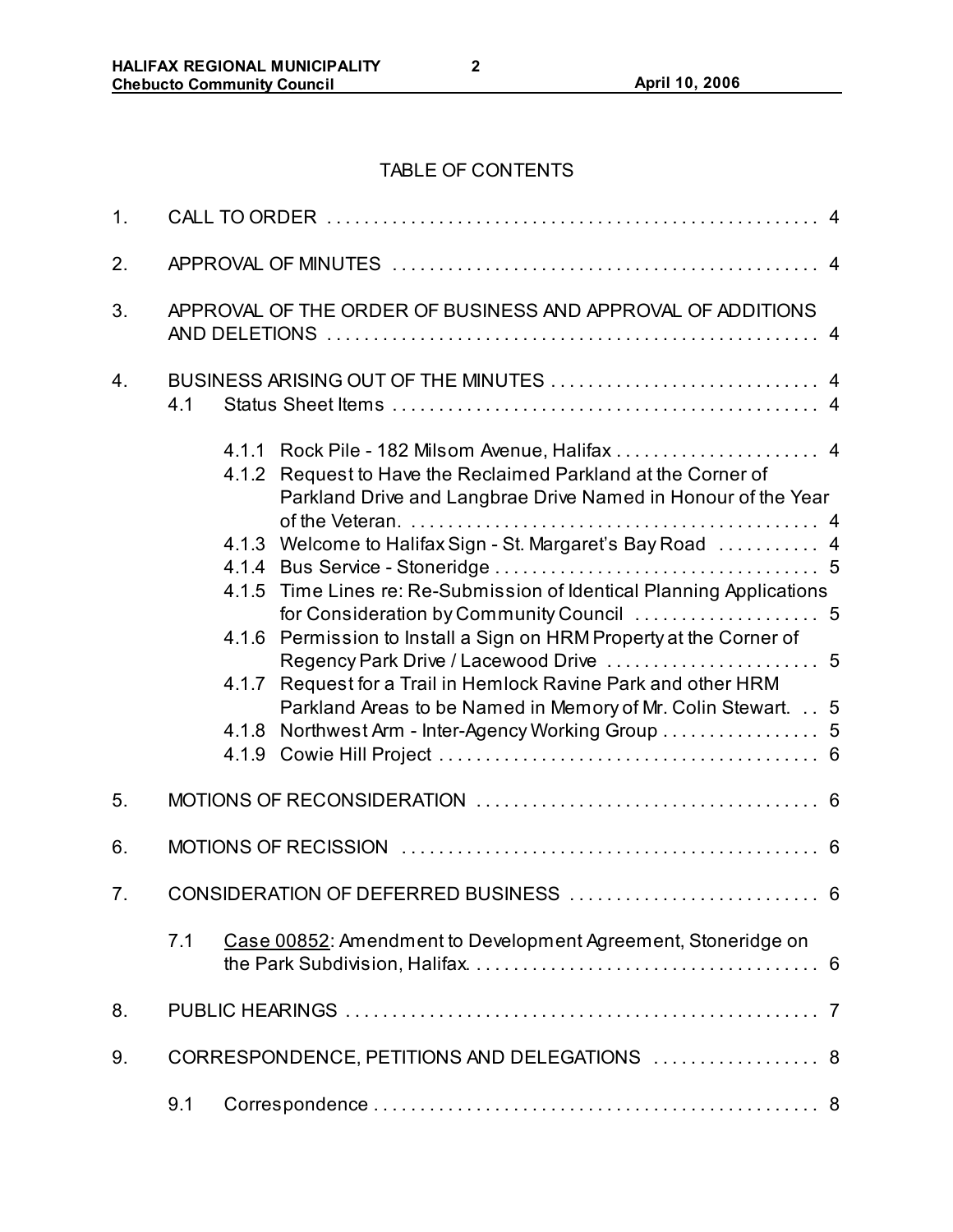#### **HALIFAX REGIONAL MUNICIPALITY Chebucto Community Council April 10, 2006**

|     | 9.2<br>9.3 |                                                                 |  |  |  |
|-----|------------|-----------------------------------------------------------------|--|--|--|
| 10. |            |                                                                 |  |  |  |
| 11. |            |                                                                 |  |  |  |
| 12. |            |                                                                 |  |  |  |
|     | 12.1       |                                                                 |  |  |  |
|     | 12.2       | Zoning Issue - Former Keddy's Hotel, St. Margaret's Bay Road  8 |  |  |  |
|     | 12.3       | In Camera Recommendation - Appointment to the Halifax Watershed |  |  |  |
| 13. |            |                                                                 |  |  |  |
| 14. |            |                                                                 |  |  |  |
| 15. |            |                                                                 |  |  |  |
| 16. |            |                                                                 |  |  |  |

**3**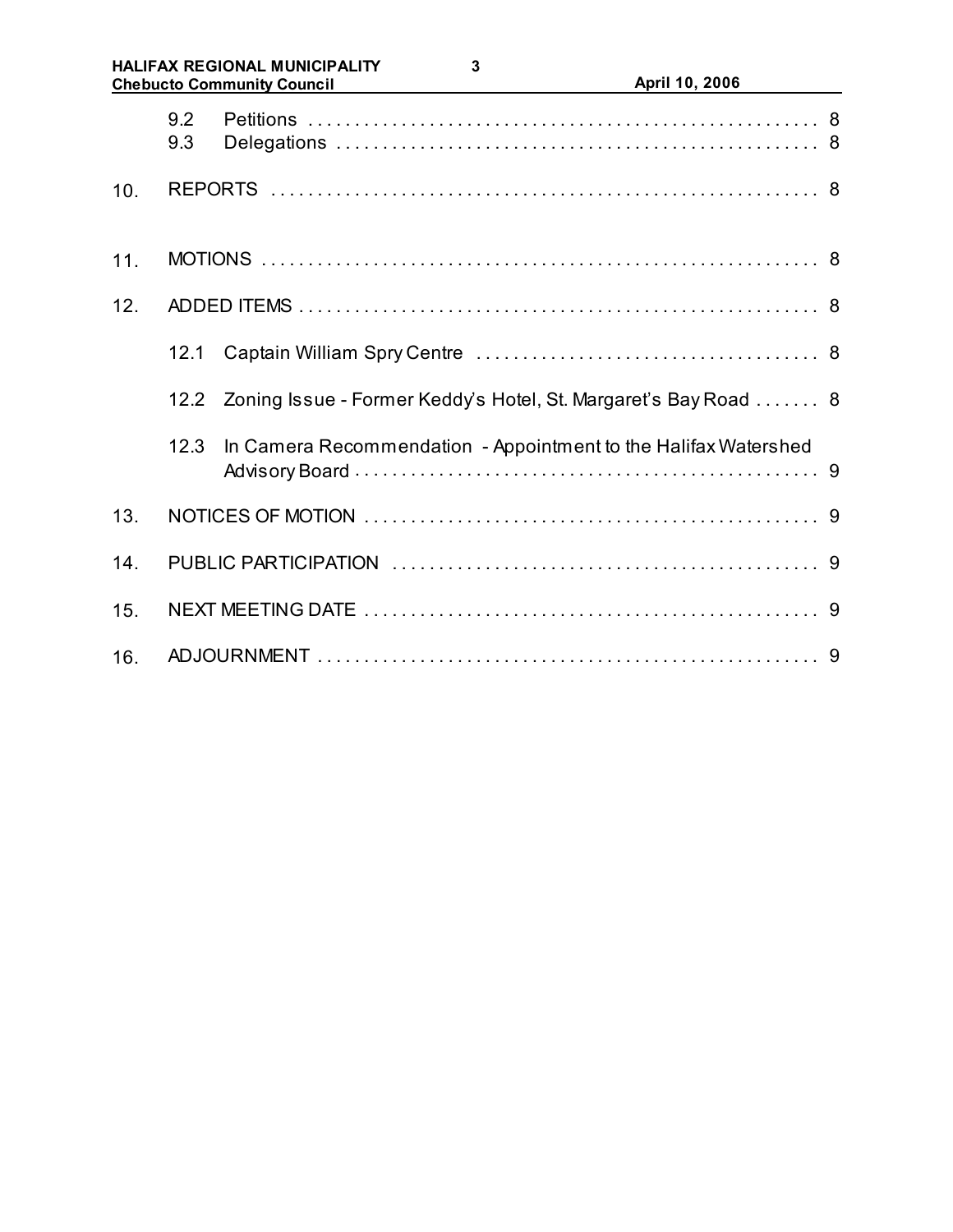# **1. CALL TO ORDER**

The Chair called the meeting to order at 6:00 p.m. in the Council Chamber,  $3<sup>rd</sup>$  Floor City Hall, 1841 Argyle Street. Councillor Adams forwarded regrets on behalf of Councillor Hum who was unable to attend tonight's meeting due to a family emergency out of province.

### **2. APPROVAL OF MINUTES** - March 6, 2006

Change: Councillor Mosher requested that the following sentence be added to Item 4.1.4 Bus Service Stoneridge of the March 6, 2006 minutes: *"Metro Transit has indicated that it is possible to install an arm device that would allow only the passage of buses and emergency vehicles. This would allow for extension of bus service to the Stoneridge area."*

**MOVED by Councillor Wile, seconded by Deputy Mayor Walker that the minutes of the regular meeting of March 6, 2006 be approved as amended. MOTION PUT AND PASSED UNANIMOUSLY.**

# **3. APPROVAL OF THE ORDER OF BUSINESS AND APPROVAL OF ADDITIONS AND DELETIONS**

- **Additions:** 12.1 Captain William Spry Centre Councillor Mosher
	- 12.2 Zoning Issue Former Keddy's Hotel, St. Margaret's Bay Road Councillor Mosher
	- 12.3 In Camera Recommendation Appointment to the Halifax Watershed Advisory Board

**MOVED BY Councillor Wile, seconded by Deputy Mayor Walker that the agenda be approved as amended. MOTION PUT AND PASSED.** 

### **4. BUSINESS ARISING OUT OF THE MINUTES**

**4.1 Status Sheet Items**:

#### **4.1.1 Rock Pile - 182 Milsom Avenue, Halifax**

No new information at this time. This item is to remain on the status sheet.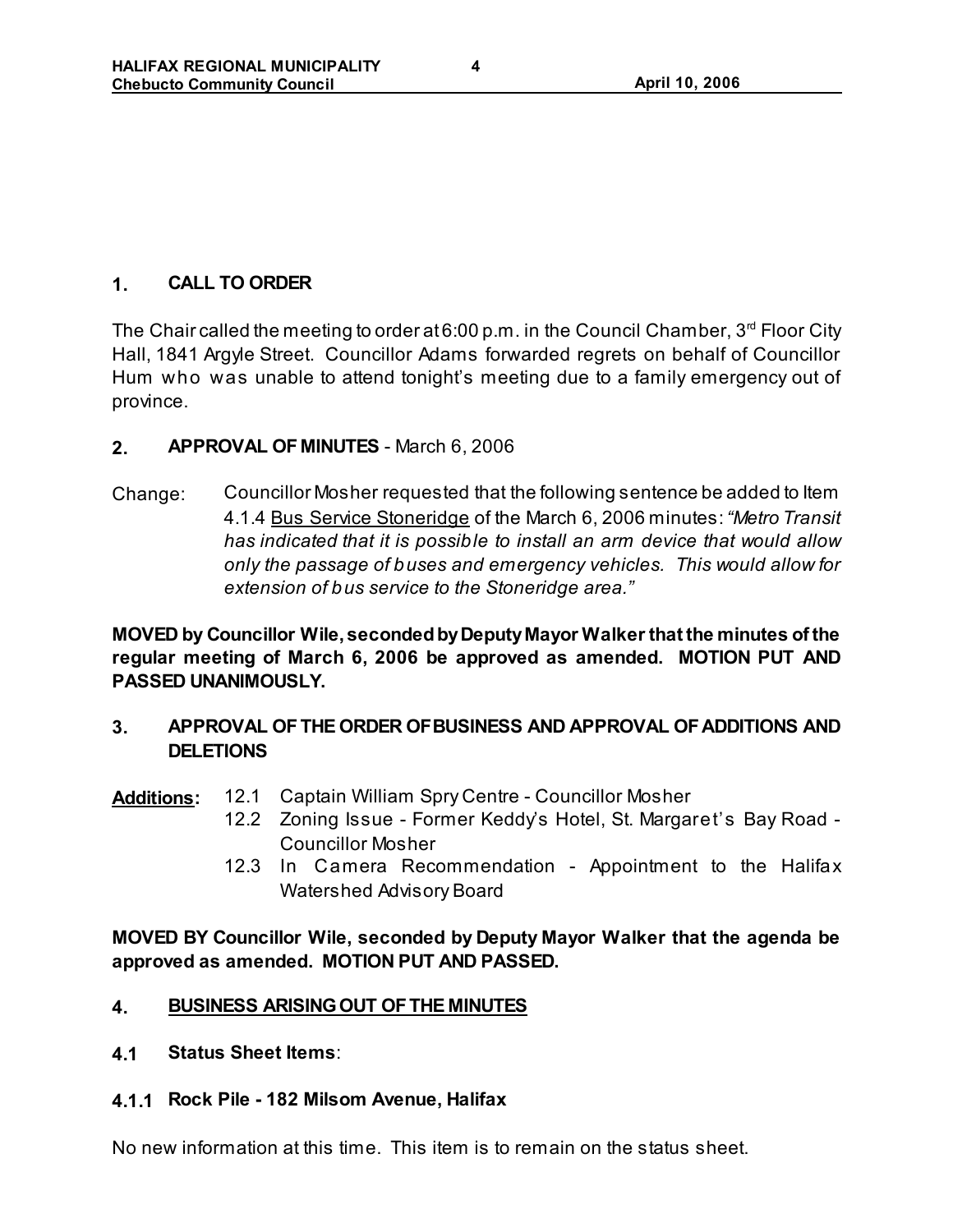# **4.1.2 Request to Have the Reclaimed Parkland at the Corner of Parkland Drive and Langbrae Drive Named in Honour of the Year of the Veteran.**

Councillor Wile clarified that Belcher's Marsh Park will still exist and that it is only the corner of the property that is to be renamed.

Item to **be removed** from the status sheet.

### **4.1.3 Welcome to Halifax Sign - St. Margaret's Bay Road**

Councillor Mosher advised that this is an ongoing matter and a staff report is expected from Ms. Carol Macomber and Ms. Donna Davis at a future date.

Item to **remain** on the status sheet.

### **4.1.4 Bus Service - Stoneridge**

Councillor Mosher advised that this item is to remain on the status sheet until the Kelly Street application comes forward to Community Council at which time a request will be made to the developer for the installation of a bus only arm.

Item to **remain** on the status sheet.

# **4.1.5 Time Lines re: Re-Submission of Identical Planning Applications for Consideration by Community Council**

Mr. Randy Kinghorne, Solicitor, advised that a report has been signed by the Director of Legal Services, Ms. Mary Ellen Donovan and should be available for the May 1, 2006 meeting.

Item to **remain** on the status sheet.

# **4.1.6 Permission to Install a Sign on HRM Property at the Corner of Regency Park Drive / Lacewood Drive**

Councillor Wile advised that dis cussions are ongoing and a further update will be provided at a future meeting.

Item to **remain** on the status sheet.

### **4.1.7 Request for a Trail in Hemlock Ravine Park and other HRM Parkland Areas to be Named in Memory of Mr. Colin Stewart.**

No new information at this time. To remain on the status sheet.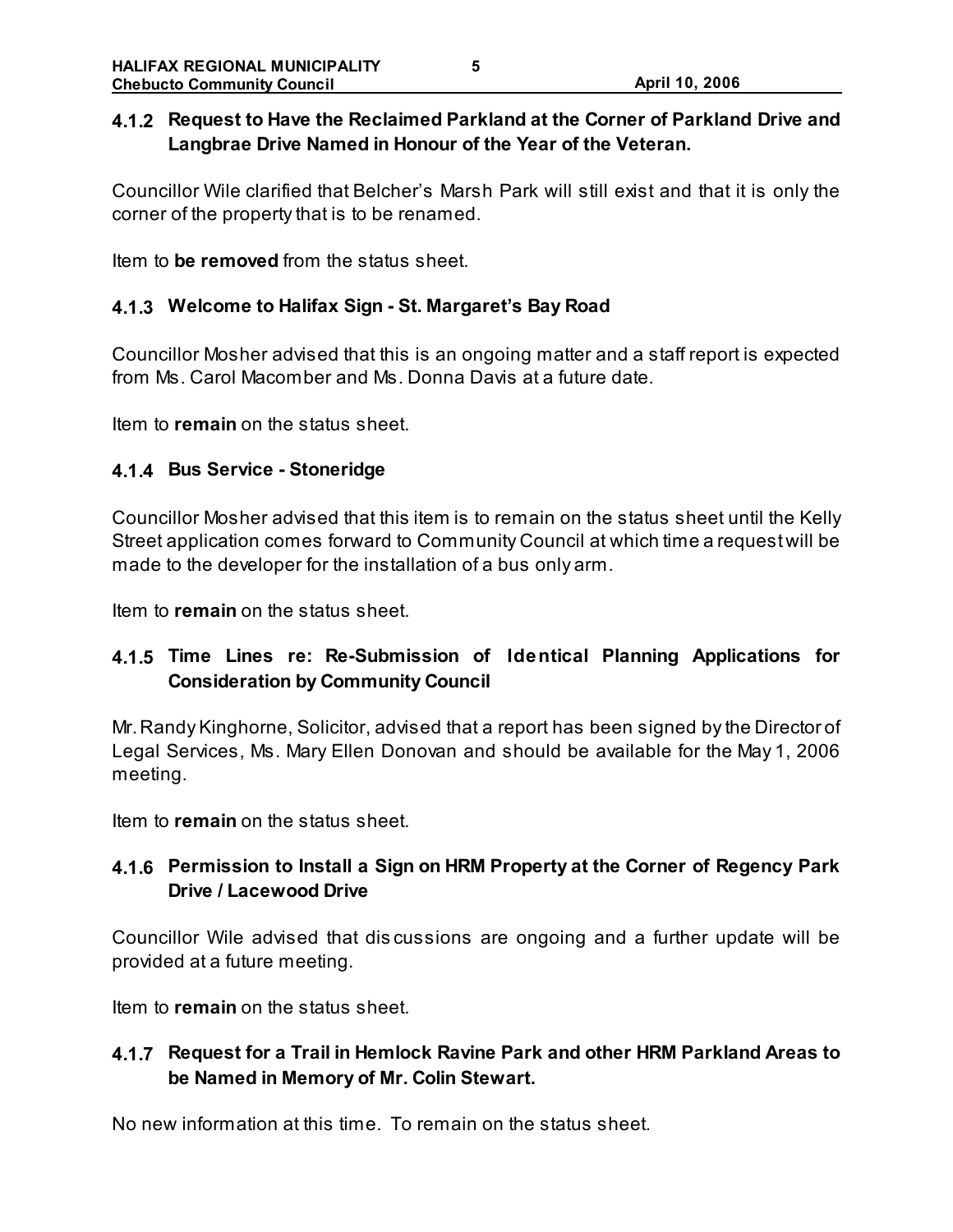#### **4.1.8 Northwest Arm - Inter-Agency Working Group**

• An Information Report dated March 21, 2006 was before the Community Council.

Mr. Roger Wells, Senior Advisor, Harbour Plan, Regional Planning, gave a brief presentation on the Northwest Arm Inter-Agency Working Group. He advised that the Committee was formed as a result of issues with infilling of water lots along the Northwest Arm and portions of the Bedford waterfront. HRM has taken the lead in forming this group in an effort to better coordinate applications for water lot infill.

Councillor Mosher requested that the Attachments section on page 4 of the Information Report be amended to include: 2. Letter to Councillor Linda Mosher, Chair of Chebucto Community Council from Mr. Richard Wex, Director General, Habitat Management Branch, Fisheries and Oceans Canada dated February 3, 2006 as the matter originated with Chebucto Community Council and a response was received. Councillor Mosher will forward the February  $3<sup>rd</sup>$  letter of response to Mr. Wells.

Item to be **removed** from the Status Sheet.

#### **4.1.9 Cowie Hill Underground Wiring**

• An Information Report dated March 28, 2006 was before Community Council.

Councillor Mos her advised that the Information Report shows that staff concur with Chebucto Community Council in that *underground wiring should remain underground within all areas identified as pole-free in the policy adopted by Council*.

This item may be **removed** from the status sheet.

- **5. MOTIONS OF RECONSIDERATION None**
- **6. MOTIONS OF RECISSION None**
- **7. CONSIDERATION OF DEFERRED BUSINESS**
- **7.1 Case 00852: Amendment to Development Agreement, Stoneridge on the Park Subdivision, Halifax.**
- A Supplemental Report dated March 30, 2006 was before Community Council.

Mr. Paul Sampson, Planner, assisted by Mr. Tom Crouse, Team Leader, Real Estate, presented the report.

Mr. Crouse advised that the appraisal determined a fair market value of \$75,000 for the three lots *(See Attachment "A" of the Supplemental Staff Report dated March 30, 2006).*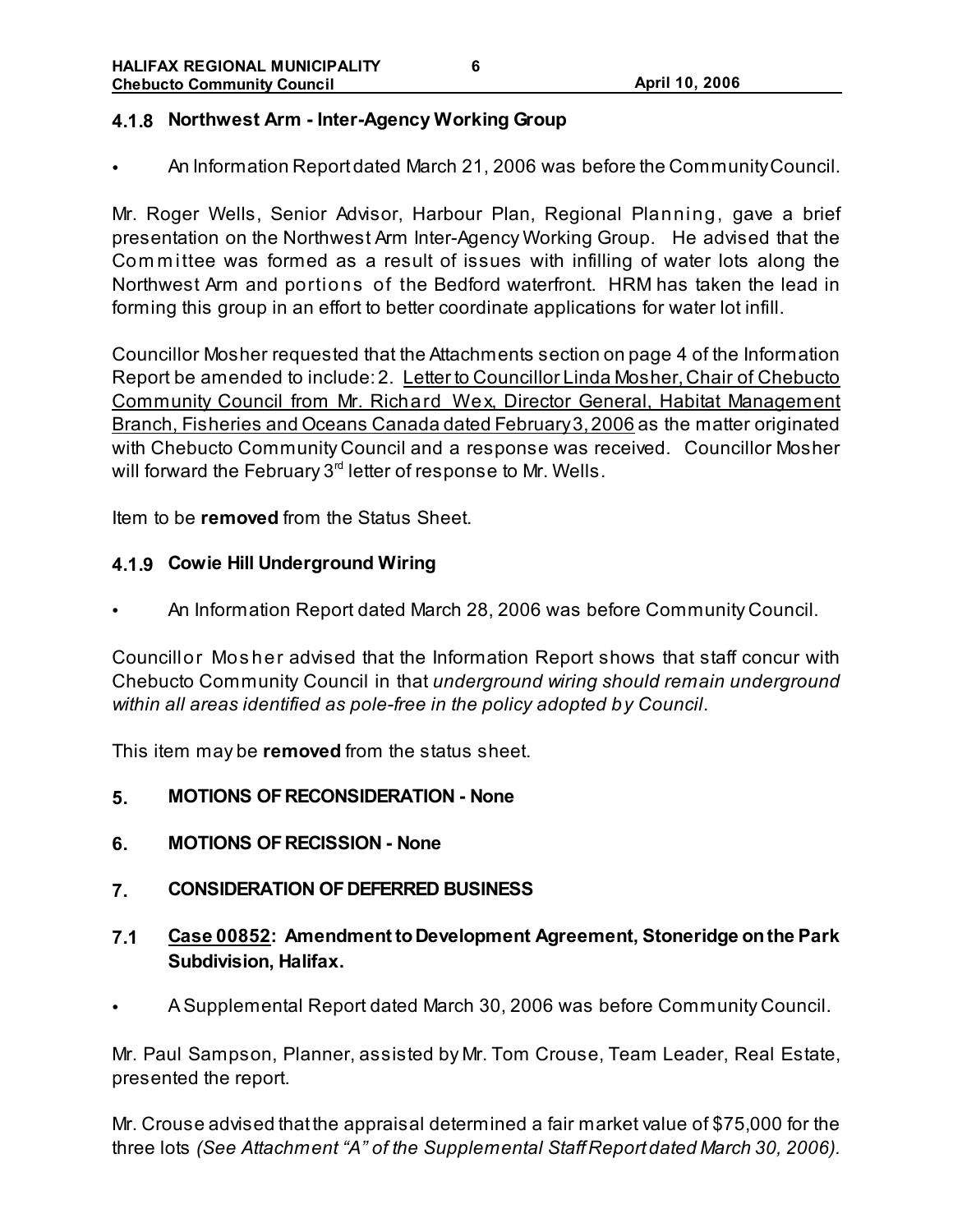Councillor Mosher requested clarification on the exact square footage of the lots as her understanding, based on the original staff report and a subsequent report, is that the parcel of land is 12,000 square feet. She advised that page 22 of the Supplemental report refers to the parcel of land as approximately 15,000 square feet.

Mr. Crouse explained that a linear foot value not a per square foot value was used for the appraisal. The measures were taken with a forty-foot lot frontage versus a fifty-foot lot frontage. He added that a survey would determine the exact square footage of the parcel.

Councillor Mosher again requested clarification on the exact size of the parcel as the market value has increased (to \$75,000 from \$65,000) and the parcel appears to have increased to 15,000 square feet. She added that this issue has to be clarified before Community Council can make their decision.

Mr. Crouse clarified that the linear foot measure, based on three forty-foot lots, was consistent.

Mr. Sampson explained that, if Community Council voted in favour of the proposal, a process would be developed regarding the criteria for in kind services including what those in kind services would be. He added that staff are unable to advise Community Council as to the in kind services at this time. *(See page 2 of the Supplemental Report dated March 30, 2006)*

Comments raised during the public hearing of February 6, 2006 were also considered by staff. Issues such as MPS Provisions Regarding Environmentally Sensitive Lands, Setbacks from Watercours es and Other Comments are outlined on page 3 of the Supplemental Report dated March 30, 2006.

**MOVED BY Councillor Mosher, seconded by Deputy Mayor Walker that Chebucto Community Council refuse to amend the development agreement for Stoneridge on the Park Subdivision, Halifax. Pursuant to section 230(6) of the Municipal Government Act, Council is required to provide reasons to the applicant justifying this refusal, based on the policies of the Municipal Planning Strategy.** 

Councillor Mosher raised the following concerns:

- People choose their properties and future homes based on a set of factors and many residents have chosen to live in this area due to the designated parkland. Parkland is one of the most valuable assets we have and once it is gone it cannot be replaced.
- There will be vis ual disturbance with a loss of tree retention in what was previously a non-disturbance zone.
- Property values will be diminished for those properties on Hail Pond and immediate area due to the loss of parkland.
- There is a lack of compatibility with the Mainland South Municipal Planning

**7**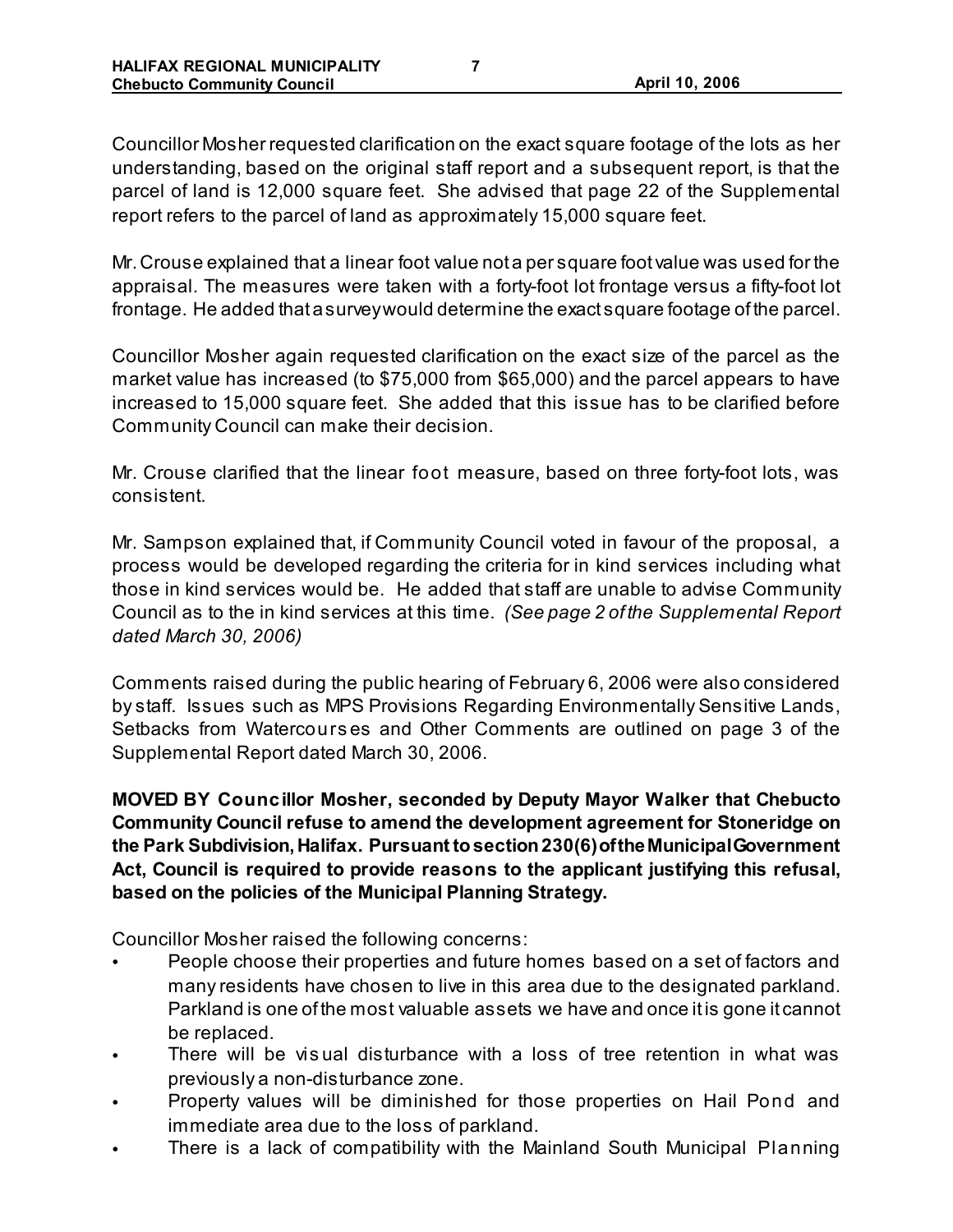Strategy as these are smaller lot sizes (12,000 square feet for three lots).

- The Subdivision was approved with this area as parkland and now, after residents have bought their homes, it is being changed.
- The residents clearly indicated at the public hearing that they value and want to maintain their parkland.

Councillor Mosher concluded her comments requesting that Community Council support the amendment and refuse the development application.

Mr. Paul Sampson reminded Community Council of the alternatives which are listed on page 4 of the Supplemental Report.

### **MOTION PUT AND DEFEATED.**

Councillor Adams clarified for Councillor Mosher that he voted against the main motion.

**MOVED BY Councillor W ile, seconded by Deputy Mayor Walker that the Chebucto Community Council approve Alternative #2 as outlined on page 4 of the Supplemental staff report dated March 30, 2006 to approve the amending development agreement and staff's recommendation that the equivalent value figure of \$65,000 and security deposit amount of \$71,500 in clause (f) of the draft amending agreement be revised to \$75,000 and \$82,500 respectively to reflect the appraisal. MOTION PUT AND PASSED.** 

- **8. PUBLIC HEARINGS None**
- **9. CORRESPONDENCE, PETITIONS AND DELEGATIONS None**
- **10. REPORTS None**
- **11. MOTIONS None**
- **12. ADDED ITEMS**
- **12.1 Captain William Spry Centre**

**MOVED BY Councillor Mosher, seconded by Deputy Mayor Walker that Chebucto Community Council request a staff report on the Captain William Spry Centre to include: physical layout of the space and availability of programming, a detailed analysis of the current programming including hours, number of participants, revenue generated, persons turned down for programming and an indication for each category whether or not it meets our clearly articulated municipal mandate. Also, consideration is to be given for HRM Meeting space at the facility. MOTION PUT AND PASSED.**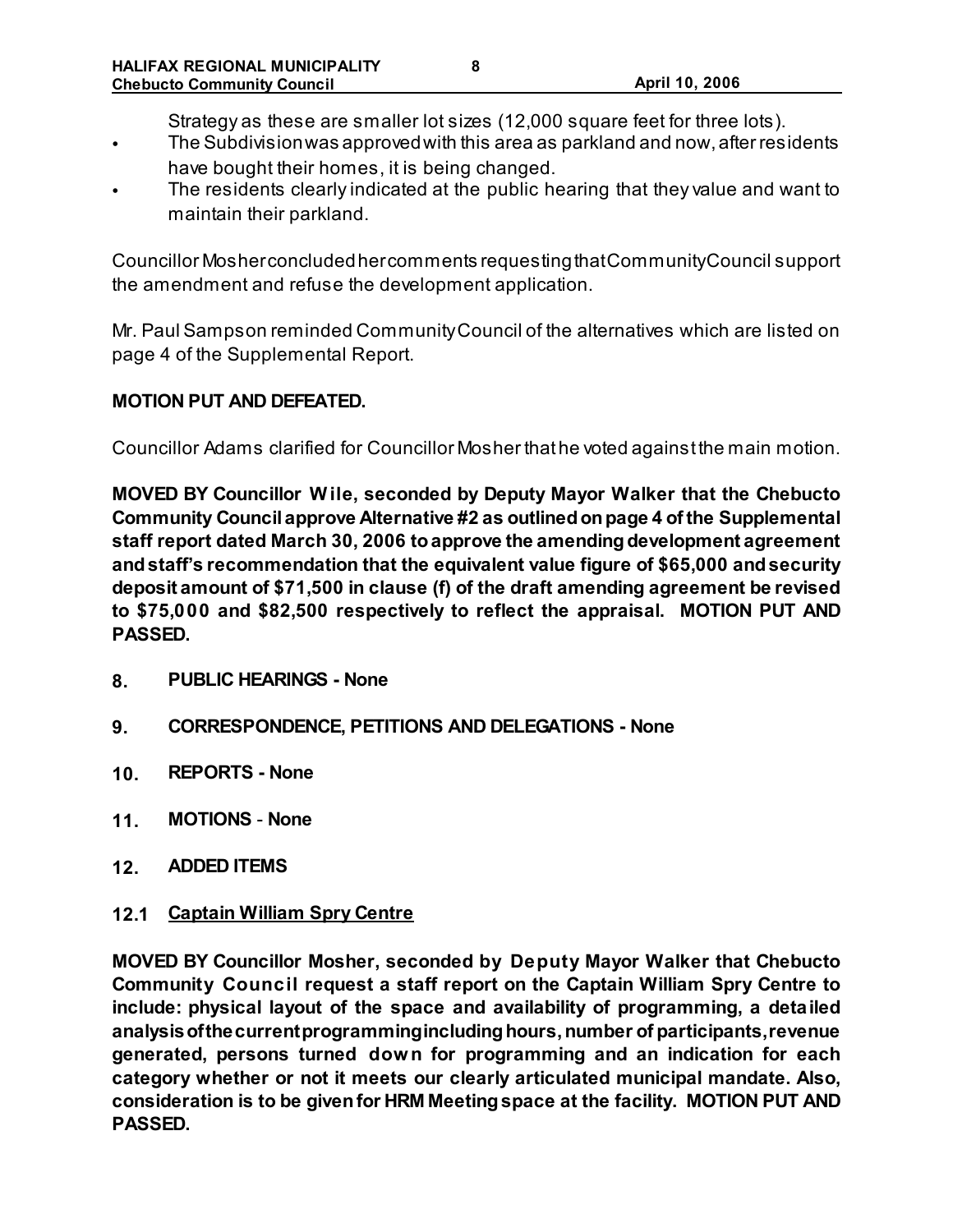Councillor Mosher requested minutes from the Captain Williams Spry Board be circulated to the Community Council.

Councillor Adams commented that Regional Council, in its pre-budget deliberations, approved in excess of \$200,000 for the Captain William Spry Centre.

Councillor Mosher requested the report for the May meeting (no later than June) as there is an urgent need to address this matter in a timely fashion.

### **12.2 Zoning Issue - Former Keddy's Hotel, St. Margaret's Bay Road**

**MOVED BY Councillor Mosher, seconded by Deputy Mayor Walker that Chebucto Community Council request an updated status report on the former Keddy's Hotel on the St. Margaret's Bay Road now that the use has been substantially discontinued. It is requested that staff outline the process to have the C2A zoning changed and that Legal Services also respond on this matter.** 

Councillor Mosher expressed concern with what may be permitted in a C2A zone for this area and indicated that she may request a zoning change. Legal Services are requested to comment on this matter as well. She added that the community wants the area cleaned-up.

The report is requested for the May meeting.

Mr. Sampson, Planner, responded to Councillor Adams advising that zoning designations in Halifax/Dartmouth do differ. A C2A zoning designation in Halifax does not permit Adult Entertainment. He clarified that only a C6 zoning would permit Adult Entertainment in Halifax and currently there are no properties zoned C6.

#### **MOTION PUT AND PASSED.**

### **12.3 In Camera Recommendation - Appointment to the Halifax Watershed Advisory Board.**

**MOVED BY Deputy Mayor Walker, seconded by Councillor Wile that Chebucto Community Council approve the appointment of Mr. Nathaniel Smith to the Halifax Watershed Advisory Board. MOTION PUT AND PASSED UNANIMOUSLY.** 

**13. NOTICES OF MOTION -** None

#### **14. PUBLIC PARTICIPATION**

No members of the public came forward at this time.

**15. NEXT MEETING DATE**